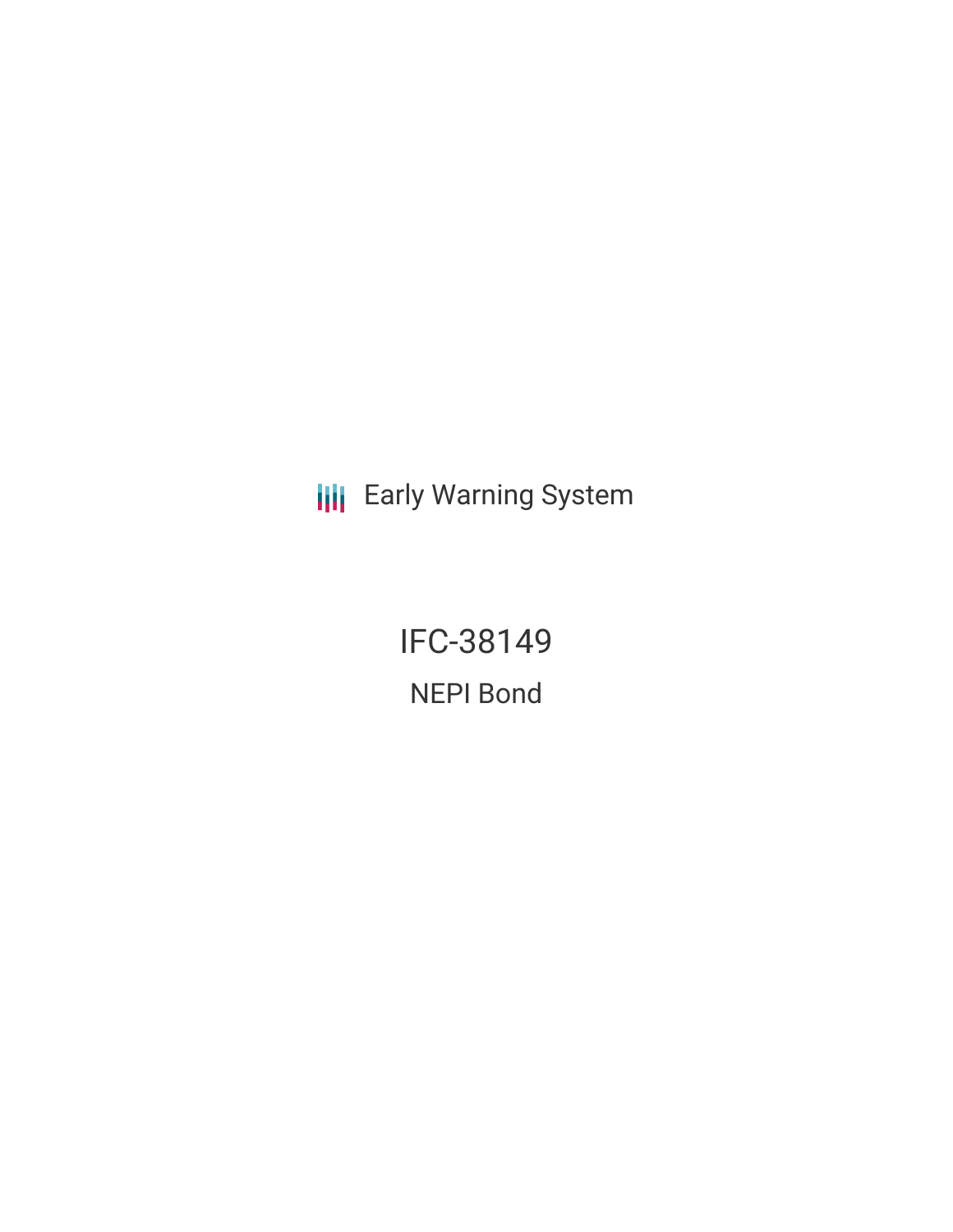

# Early Warning System NEPI Bond

# **Quick Facts**

| <b>Countries</b>               | Romania                                                                                          |  |  |  |  |
|--------------------------------|--------------------------------------------------------------------------------------------------|--|--|--|--|
| <b>Financial Institutions</b>  | European Bank for Reconstruction and Development (EBRD), International Finance Corporation (IFC) |  |  |  |  |
| <b>Status</b>                  | Active                                                                                           |  |  |  |  |
| <b>Bank Risk Rating</b>        | B                                                                                                |  |  |  |  |
| <b>Voting Date</b>             | 2016-09-08                                                                                       |  |  |  |  |
| <b>Borrower</b>                | NE PROPERTY COOPERATIEF UA                                                                       |  |  |  |  |
| <b>Sectors</b>                 | Construction, Industry and Trade                                                                 |  |  |  |  |
| <b>Investment Type(s)</b>      | Loan                                                                                             |  |  |  |  |
| <b>Investment Amount (USD)</b> | $$55.71$ million                                                                                 |  |  |  |  |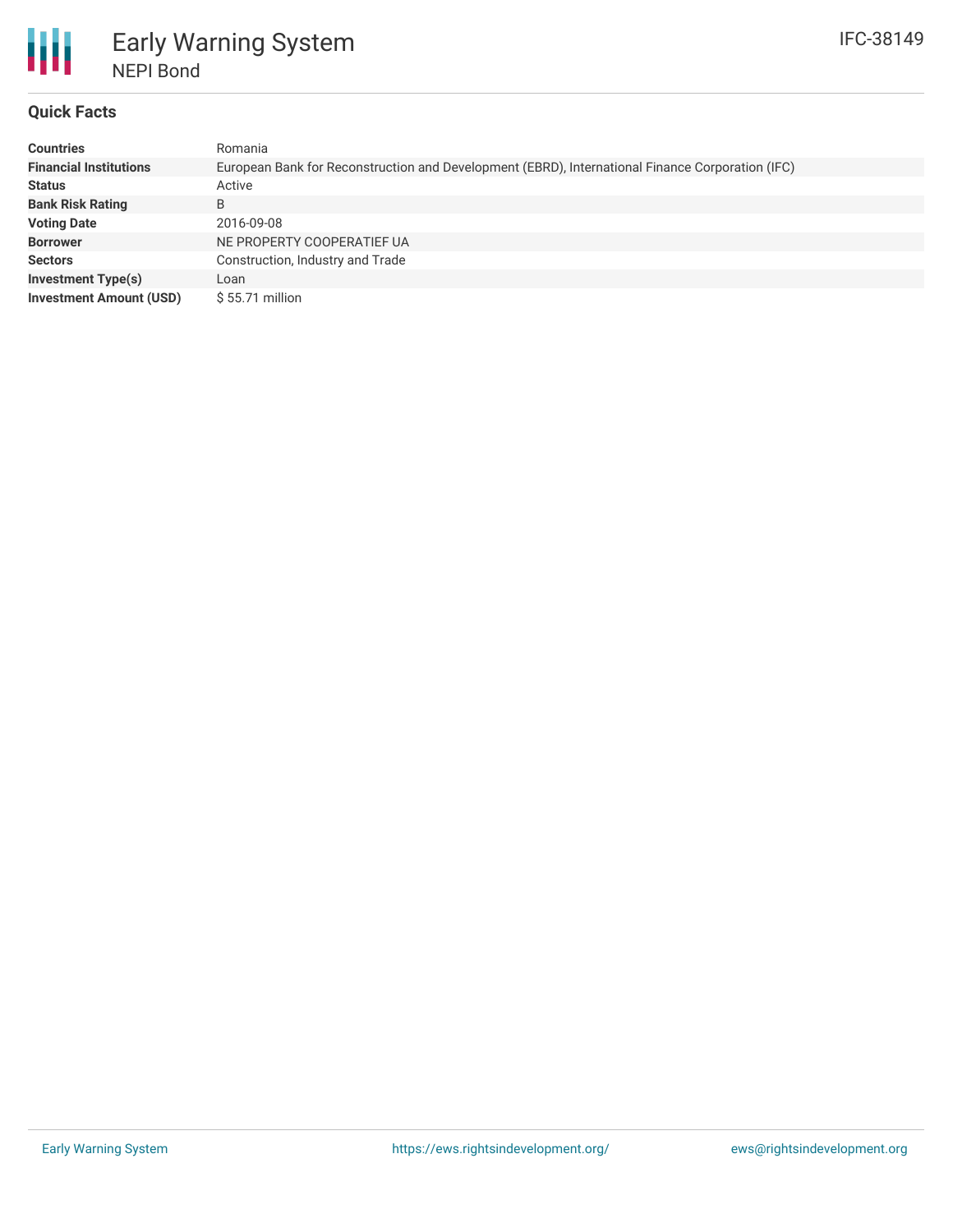

# **Project Description**

This project invests in a Eurobond issued by NE Property Cooperatief UA, the proceeds of which will support the expansion of the company's real estate investment activities in Romania and other Central and Eastern European countries. The IFC's investment will be used for property development and acquisitions in Romania only.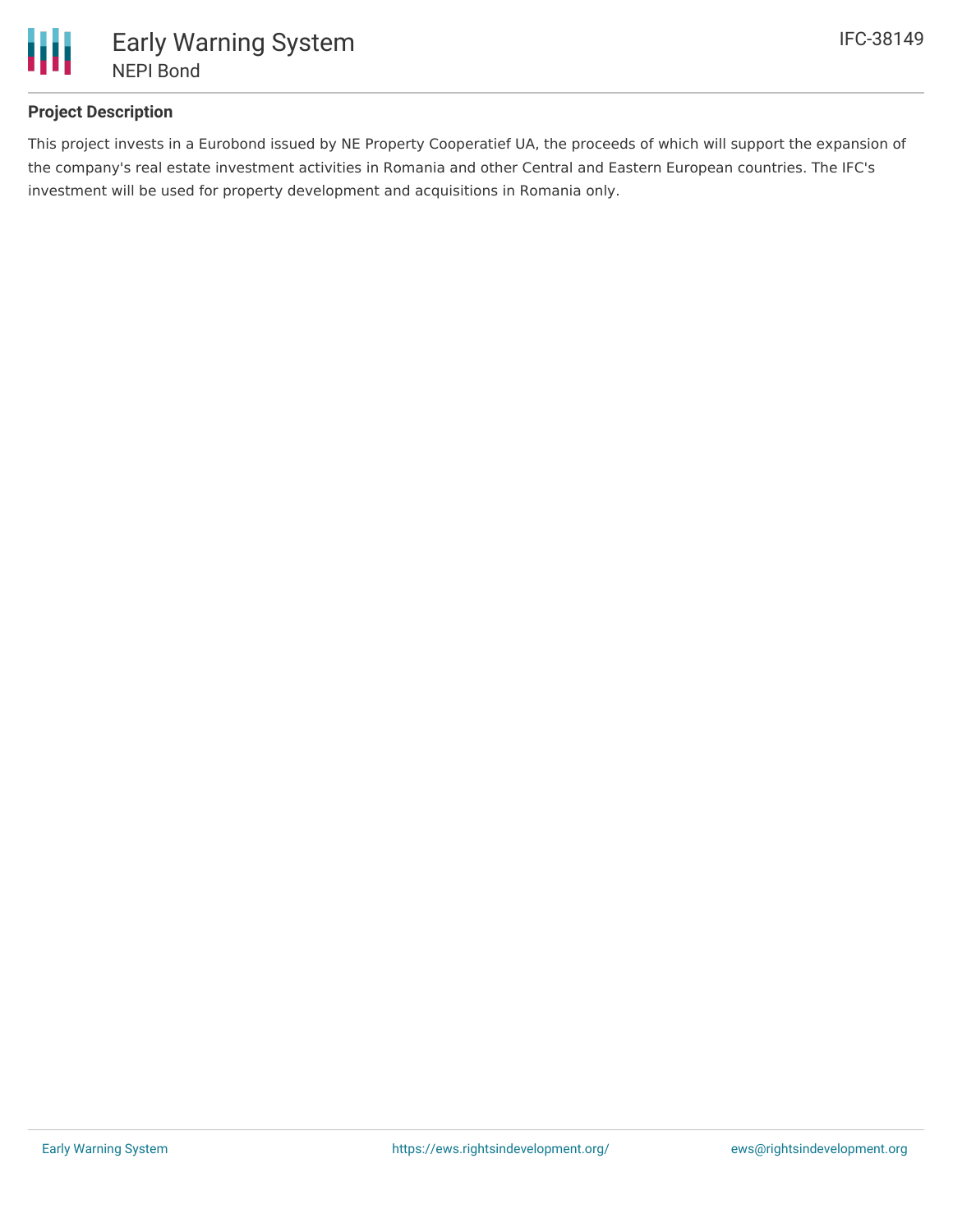

### **Investment Description**

- European Bank for Reconstruction and Development (EBRD)
- International Finance Corporation (IFC)

IFC's investment represents approximately 10% of the total bond issue. The Eurobond is listed in the Irish Stock Exchange and the Bucharest Stock Exchange.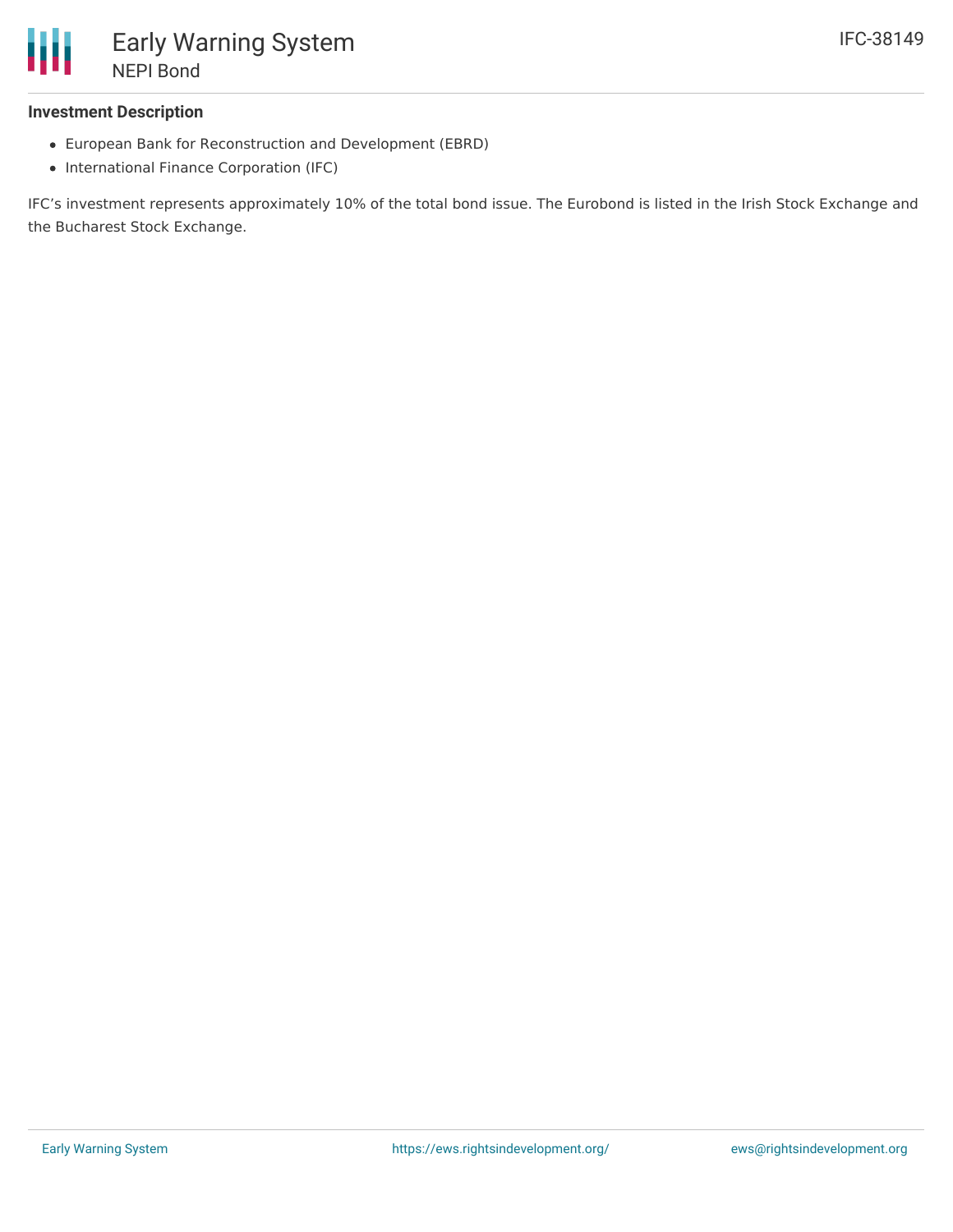## **Private Actors Description**

NE Property Cooperatief UA is incorporated in the Netherlands, and is a wholly owned subsidiary of NEPI Rockcastle Group.

NEPI Rockcastle Group is a CEE focused real estate company, listed on the JSE and Euronext Amsterdam. NEPI Rockcastle (NEPIRC) was formed in July 2017 by the merger of New Europe Property Investments plc (NEPI) and Rockcastle Global Real Estate Company Limited (Rockcastle). NEPI Rockcastle Group focuses on investments in dominant retail real estate assets in high-growth CEE countries with leading positions in Romania, Poland and Slovakia and a strong presence in Croatia, Bulgaria, Czech Republic and Serbia. The Group acquires, develops and manages retail/commercial real estate in emerging European Union markets with high-growth potential. The Group envisages to continue acquisition, development and extension of assets in Romania, Poland and in other markets.

NEPI Rockcastle is incorporated in the Isle of Man and listed on the Main Board of the JSE and on Euronext Amsterdam (share code NRP). The ownership of NEPI Rockcastle's shares, as at the latest practicable date prior to the publication of the present Summary of Investment Information, in so far as it is known to NEPI Rockcastle, is as follows: (i) Fortress Income Fund 24.2%; (ii) Resilient Property Income Fund 13.0%; (iii) Public Investment Corporation 8.6%.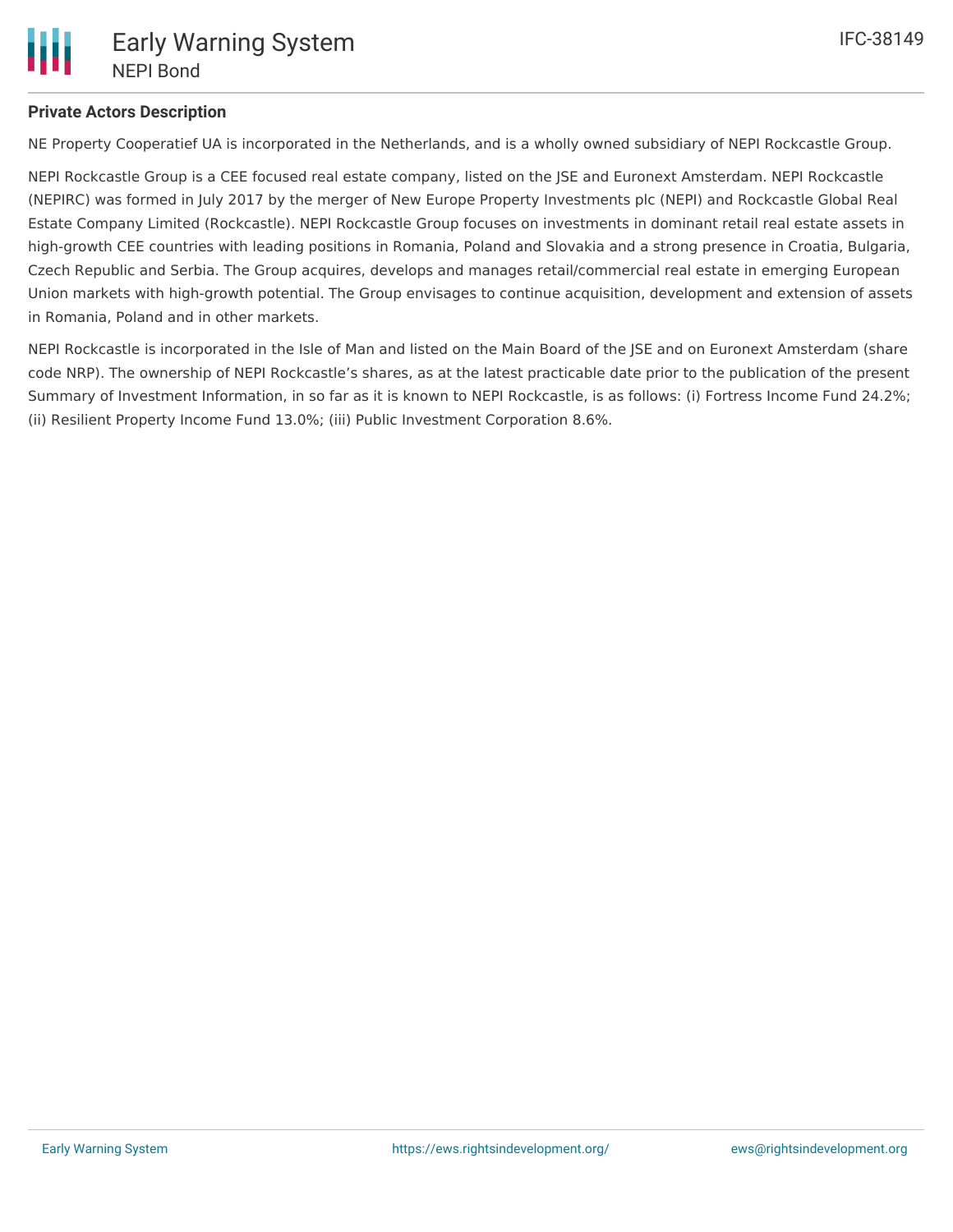

# 冊 Early Warning System NEPI Bond

| <b>Private Actor 1</b>   | <b>Private Actor</b><br>l Role | <b>Private Actor</b><br>Sector | <b>Relation</b>          | <b>Private Actor 2</b>       | <b>Private Actor</b><br>2 Role | <b>Private Actor</b><br>2 Sector |
|--------------------------|--------------------------------|--------------------------------|--------------------------|------------------------------|--------------------------------|----------------------------------|
| $\overline{\phantom{0}}$ | $\overline{\phantom{a}}$       |                                | $\overline{\phantom{0}}$ | NE Property Cooperatief U.A. | Client                         | $\overline{\phantom{a}}$         |
| ۰                        |                                |                                | $\overline{\phantom{a}}$ | NEPI Rockcastle Plc          | <b>Parent Company</b>          | ۰                                |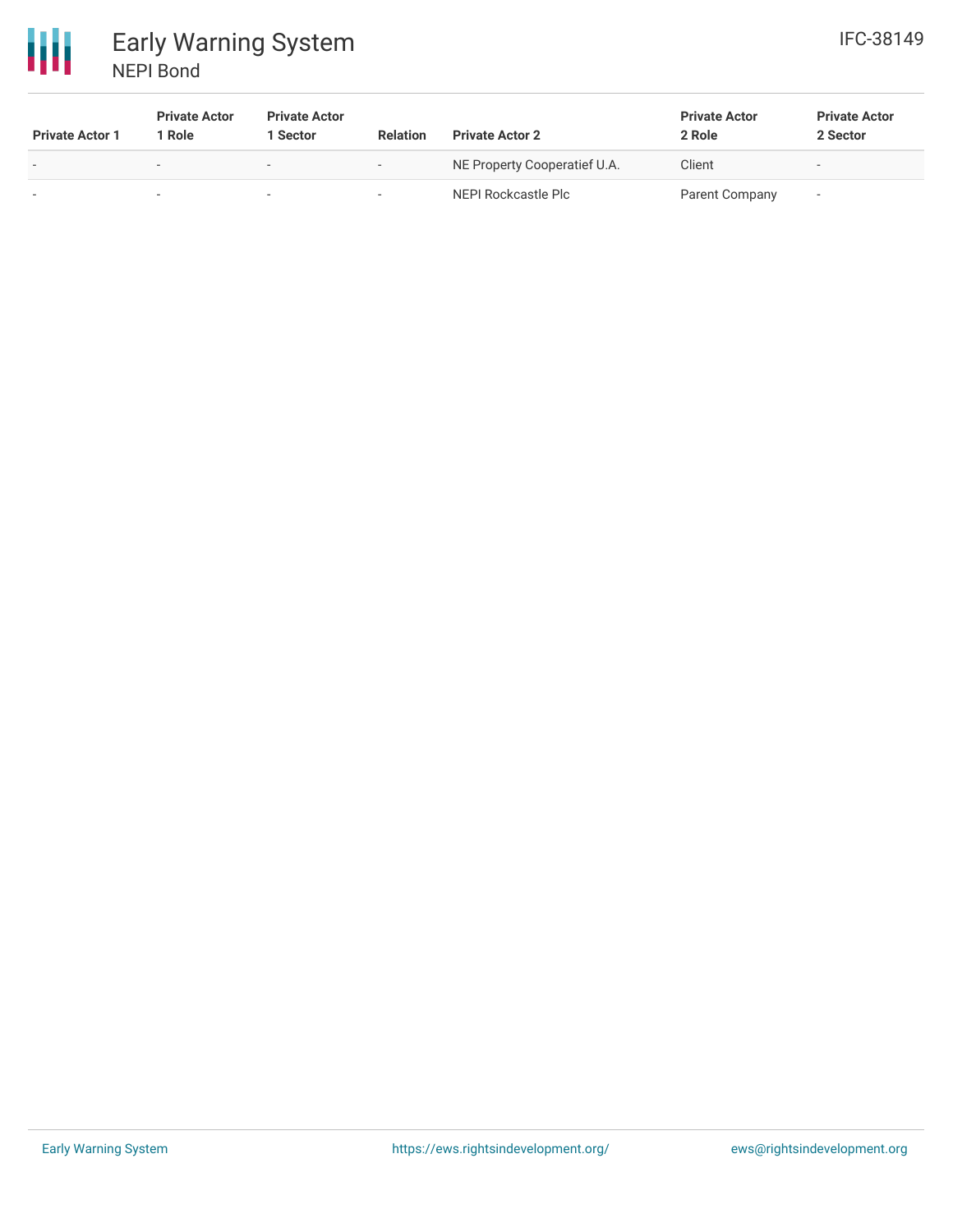

## **Contact Information**

NEPI Rockcastle Mirela Covasa Chief Financial Officer +40 21 232 13 98 Barbu Vacarescu, 3rd floor, Bucharest 2, 020276 [www.nepirockcastle.com](http://www.nepirockcastle.com)

#### **ACCOUNTABILITY MECHANISM OF IFC**

The Compliance Advisor Ombudsman (CAO) is the independent complaint mechanism and fact-finding body for people who believe they are likely to be, or have been, adversely affected by an IFC or MIGA- financed project. If you submit a complaint to the CAO, they may assist you in resolving a dispute with the company and/or investigate to assess whether the IFC is following its own policies and procedures for preventing harm to people or the environment. If you want to submit a complaint electronically, you can email the CAO at CAO@worldbankgroup.org. You can learn more about the CAO and how to file a complaint at http://www.cao-ombudsman.org/